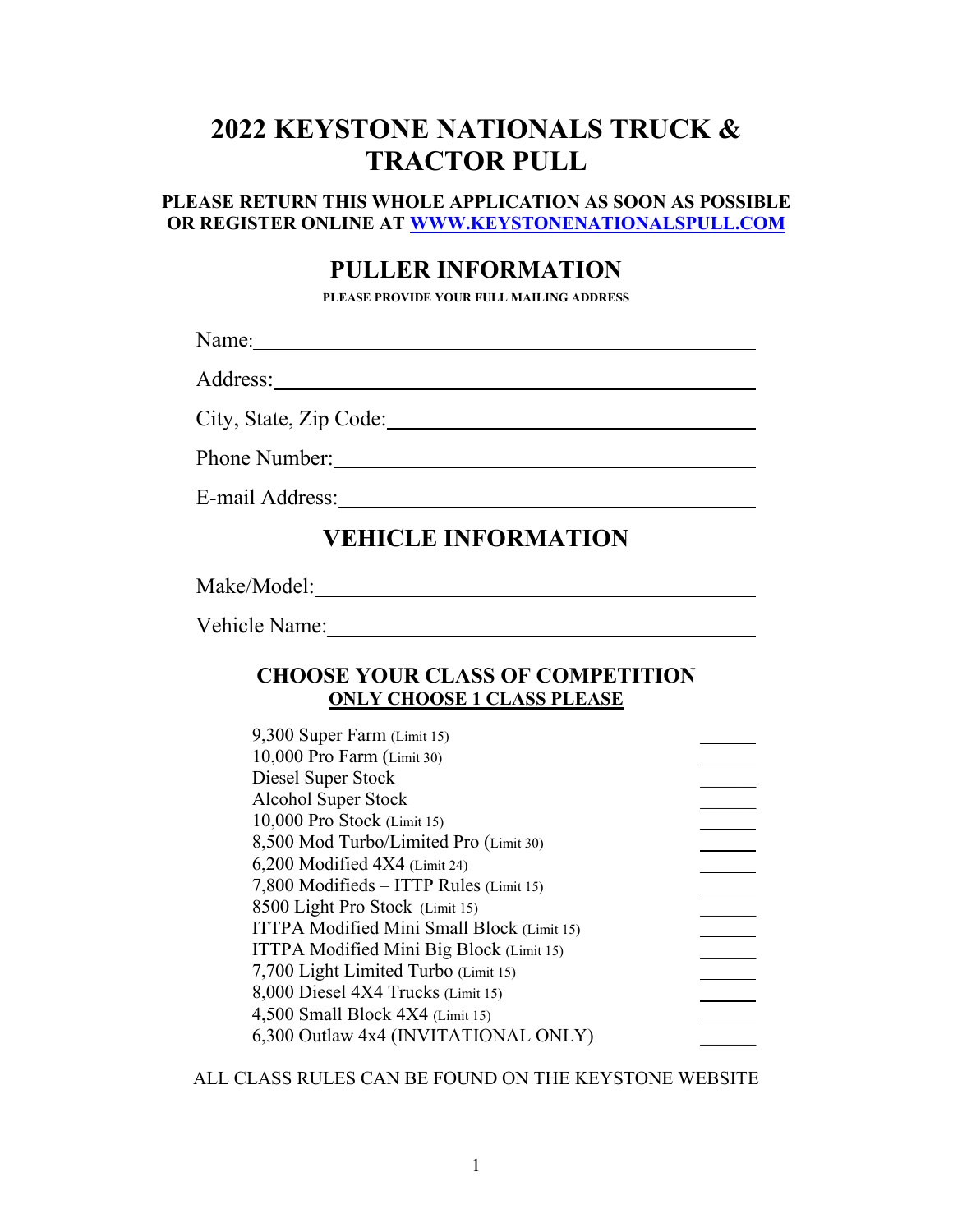### **PAYMENT INFORMATION**

### **Entry Fee**

**1.) \$170.00 per vehicle postmarked on or before January 15, 2022**

**2.) \$200.00 per vehicle February 1 – February 15, 2022**

Make checks payable to: **FRANKLIN COUNTY TRACTOR PULLERS** Send Payment and the application to: **DESTINEE PALMER 20402 GAP CT. ROHRERSVILLE, MD 21779**

#### **TICKET INFORMATION**

EACH PULLER WILL RECEIVE **(2) HOT PASSES** GOOD FOR THE DRIVER AND ONE TRACK HELPER FOR THE ENTIRE WEEKEND

> TICKETS CAN BE ORDER ON OUR WEBSITE <https://www.keystonenationalspull.com/>

#### **IF YOU WOULD LIKE RESERVED SEATING IN THE BLUE ELEVATED SEATS YOU WILL NEED TO ORDER TICKETS ONLINE.**

#### GENERAL ADMISSION TICKETS CAN BE PURCHASED ONLINE OR AT THE EVENT. THESE ARE GROUND LEVEL SEATS ONLY.

#### ADVANCED TICKET PRICES

Thursday March 17, 2022 – Adults \$13 & Children (8-12) \$6

Friday March 18, 2022 – Adults \$18 & Children (8-12) \$9

Saturday March 19, 2022 11:00AM – Adults \$18 & Children (8-12) \$9

Saturday March 19, 2022 6:00PM – Adults \$23 & Children (8-12) \$11

All Weekend Passes – Adults \$60 & Children (8-12) \$30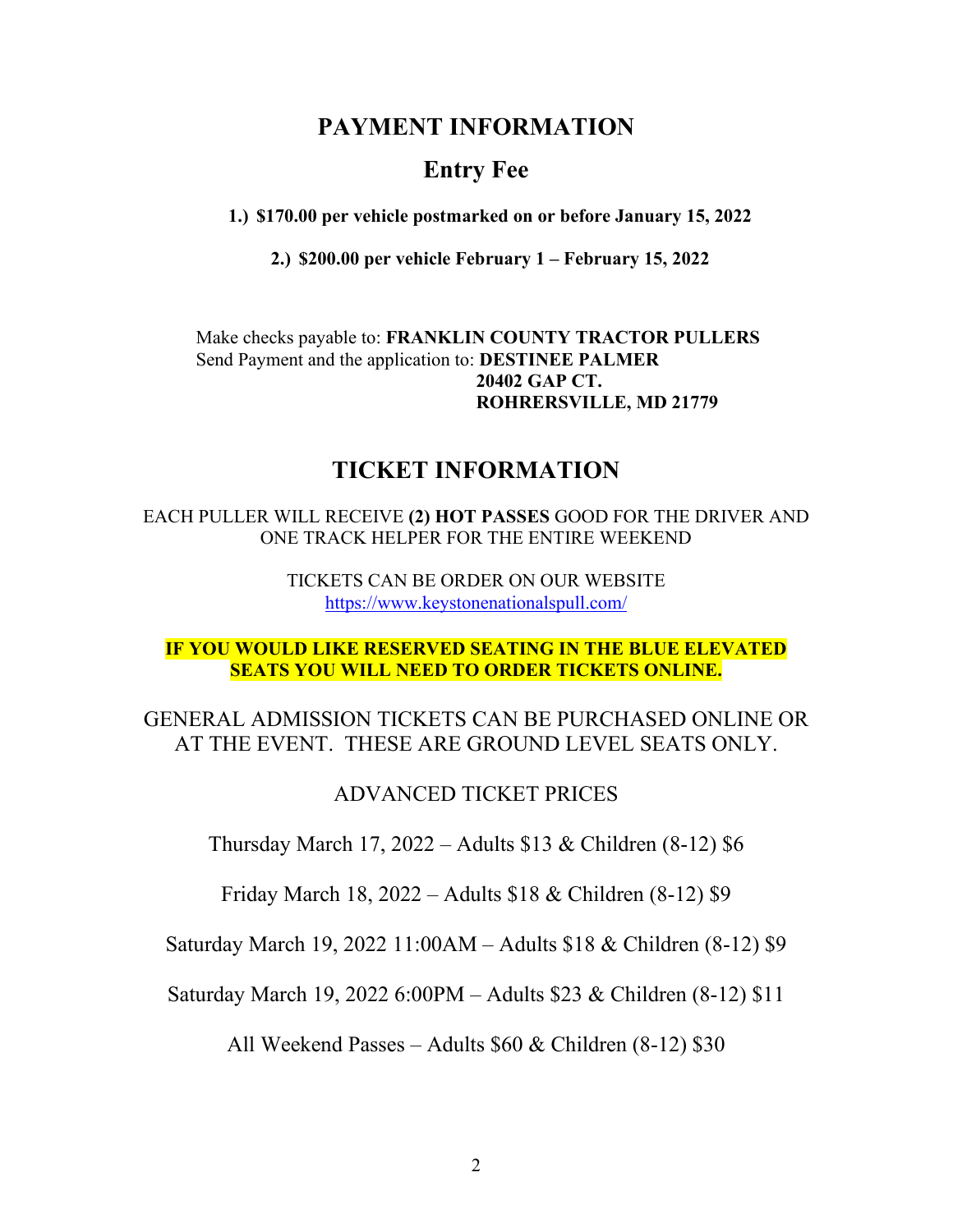## **PULLER PROFILE Please take time to fill this out for our announcers**

| Address: Andreas Address: Address: Address: Address: Address: Address: Address: Address: Address: Address: Address: Address: Address: Address: Address: Address: Address: Address: Address: Address: Address: Address: Address<br>(City) (State) |  |
|--------------------------------------------------------------------------------------------------------------------------------------------------------------------------------------------------------------------------------------------------|--|
|                                                                                                                                                                                                                                                  |  |
|                                                                                                                                                                                                                                                  |  |
|                                                                                                                                                                                                                                                  |  |
|                                                                                                                                                                                                                                                  |  |
| Recent Pulling Accomplishments:                                                                                                                                                                                                                  |  |
|                                                                                                                                                                                                                                                  |  |
|                                                                                                                                                                                                                                                  |  |